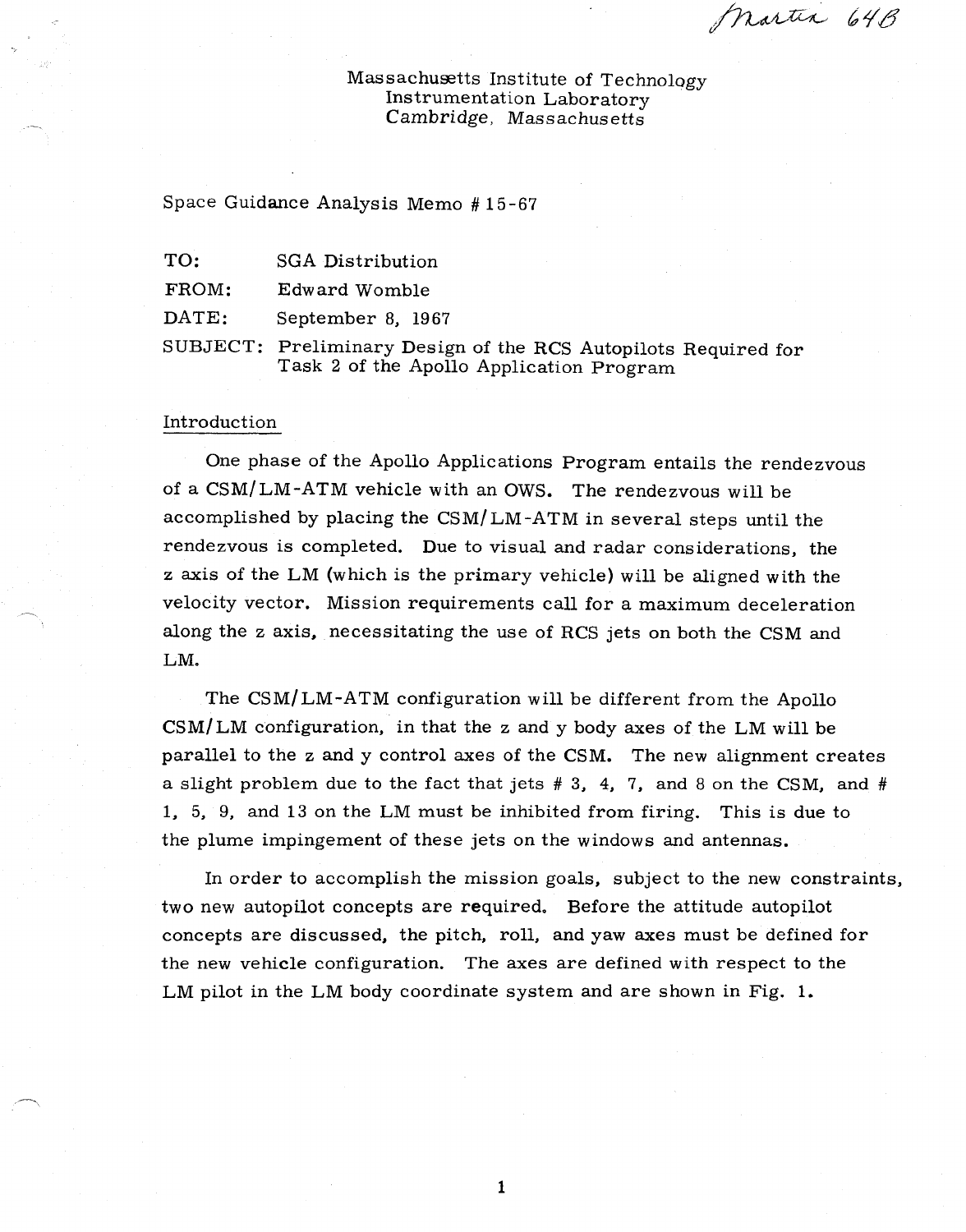

Figure 1 Definition of the Rotations

One autopilot concept will be required to control pitch during a z axis translation firing and roll during a y axis translation firing. The objective during these two types of firing will be either maximum acceleration or deceleration; therefore, translational jets on both the CSM and the LM must be fired. This means that one computer (either LGC or CMC) must contain the logic for controlling both sets of jets, and that commands must be transmitted between the LGC and the CMC via a crosslink. The second **autopilot concept**  will be required to perform attitude hold and attitude maneuvers without the inhibited jets.

The preliminary design of these two type of autopilots follows.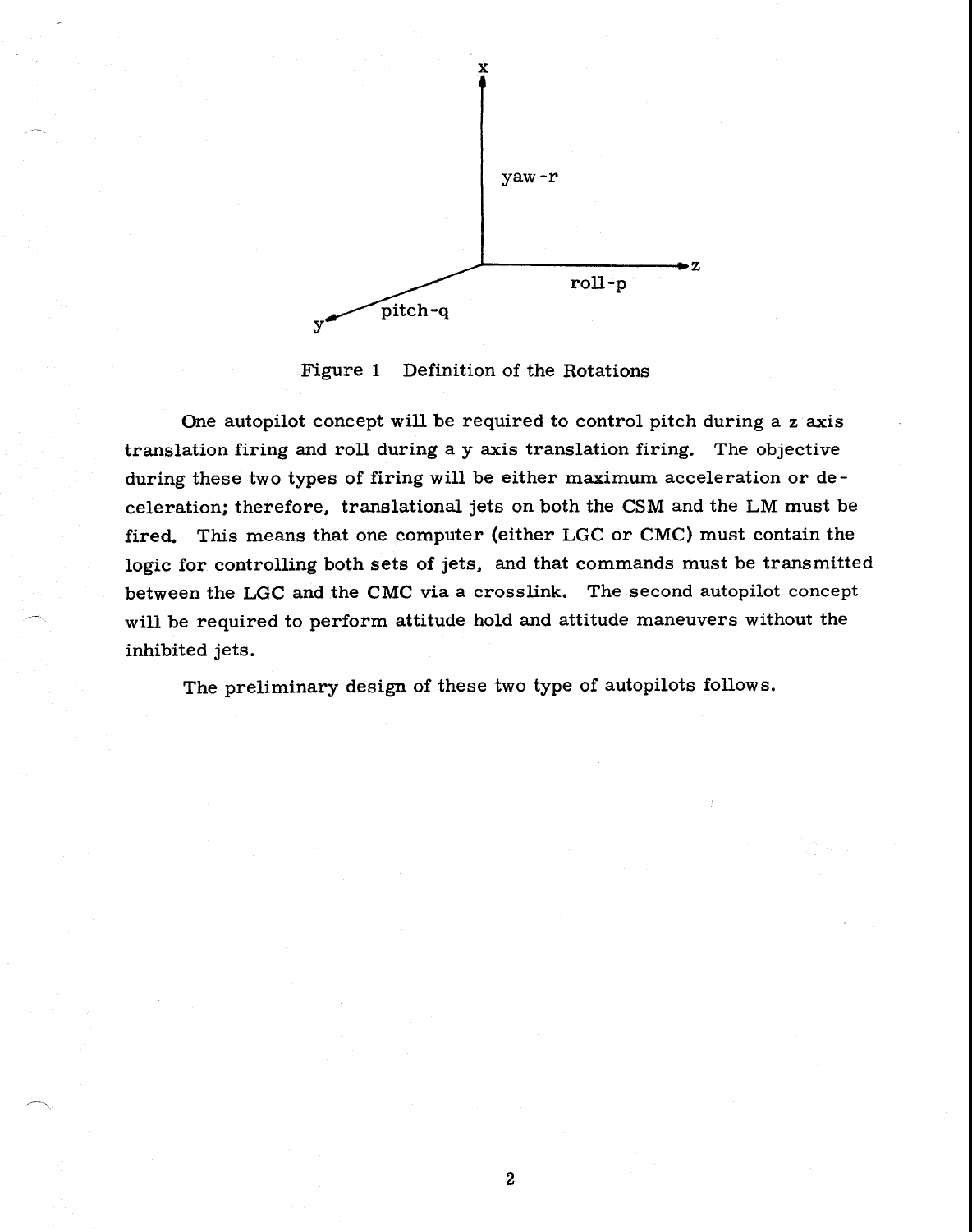### Translation Attitude Hold Autopilots

In order to produce maximum acceleration and deceleration during either a z axis or a y axis firing, the control must be such that the jets, along the desired translation axis, of both the CSM and LM are fired. Since the moment arm of the CSM is considerably larger than the moment arm of the LM, the obvious maximum acceleration control is to continuously fire the LM jets and pulse width modulate the CSM jets to obtain the necessary attitude control (pitch during a z axis firing and roll during a y axis firing). A convenient method for generating the pulse width modulating control is to choose the desired limit cycle in the phase plane, and then adjust the phase plane logic so that the desired limit cycle is the only limit cycle and is stable. It will be assumed that the vehicle can be represented as a rigid body and that the body angular rates are low enough (each DAP will be in the attitude hold mode) so that the axes are uncoupled. With these assumptions, the differential equation for pitch during a minus z axis firing becomes

$$
\ddot{q} = (F \ell_{CSM} / I_{yy}) u_{CSM} - (F \ell_{LM} / I_{yy}) u_{LM} ; \frac{u_{CSM}}{u_{LM}} = -1, 0, +1. \tag{1}
$$

When only the LM jets are fired, (1) becomes:

$$
\ddot{\mathbf{q}} = -(\mathbf{F}\boldsymbol{\ell}_{\text{LM}}/\mathbf{I}_{\text{yy}}) = -\mathbf{K}_{\text{L}} \quad . \tag{2}
$$

The solution of (2) is

$$
q = -\dot{q}^{2}/2K_{L} + (q_{0} + \dot{q}_{0}^{2}/2K_{L}).
$$
 (3)

Equation (3) defines a family of parabolas symmetrical about the q axis and opening to the left. When both the CSM and the LM jets are fired, (1) becomes

$$
\ddot{\mathbf{q}} = (\ell_{\text{CSM}} - \ell_{\text{LM}}) \mathbf{F} / \mathbf{I}_{\text{yy}} = \mathbf{K}_{\text{LC}} \tag{4}
$$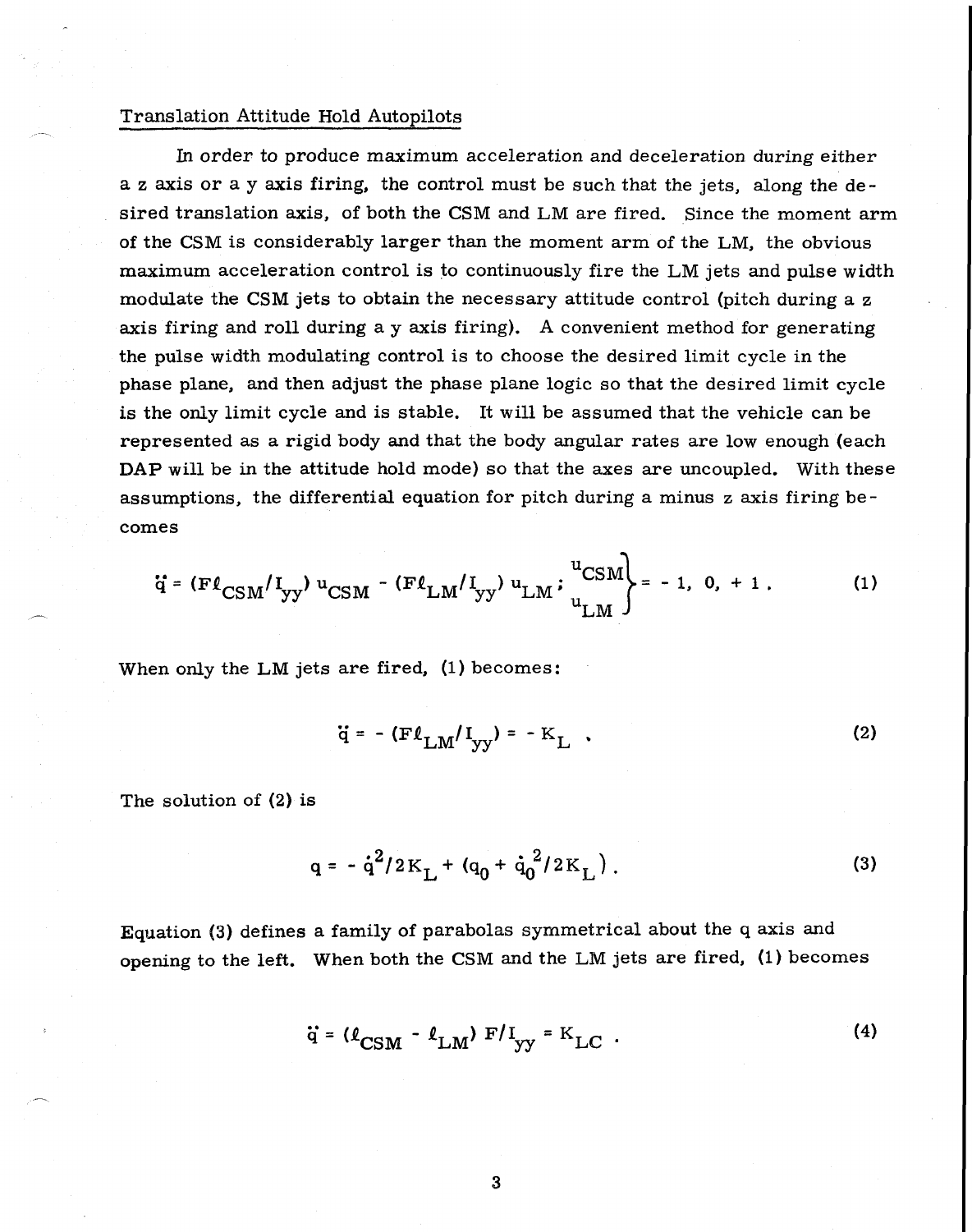$$
q = \dot{q}^2 / 2K_{LC} + (q_0 - \dot{q}_0^2 / 2K_{LC}).
$$
 (5)

Equation (5) defines a family of parabolas symmetrical about the q axis and opening to the right.

The Hamel Locus approach can be used to find the locus of points such that if the CSM jets are switched from one mode to the other at any point along the locus, the rigid body vehicle will support a limit cycle which will pass through that point. Let the initial pitch angle and pitch rate be  $q_0$  and  $\dot{q}_0$ , and let the CSM jets be off. The vehicle will follow the state space trajectory defined by (3) until the CSM jets are turned on. Let the pitch angle and pitch rate be  $\gamma$  and  $\dot{\gamma}$  when the CSM jets are turned on. The vehicle will then follow the state space trajectory defined by (5) until the CSM jets are turned off. Let the pitch angle and pitch rate be  $\epsilon$  and  $\dot{\epsilon}$  when the CSM jets are turned off. The conditions for a limit cycle are  $\epsilon = q_0$  and  $\dot{\epsilon} = \dot{q}_0$ , where

$$
\epsilon = \dot{\epsilon}^2 / 2 \mathrm{K}_{\mathrm{LC}} + (\gamma - \dot{\gamma}^2 / 2 \mathrm{K}_{\mathrm{LC}})
$$
 (6)

and

$$
\gamma = -\dot{\gamma}^2/2K_L + (q_0 + \dot{q}_0^2/2K_L). \tag{7}
$$

Letting  $\epsilon = \mathbf{q}_0$  and  $\dot{\epsilon} = \dot{\mathbf{q}}_0$  in (6) yields:

$$
q_0 = \dot{q}_0^2 / 2K_{LC} + (\gamma - \dot{\gamma}^2 / 2K_{LC}).
$$

or,

$$
\gamma = \dot{\gamma}^2 / 2 \, \text{K}_{\text{LC}} + (q_0 - \dot{q}_0^2 / 2 \, \text{K}_{\text{LC}}). \tag{8}
$$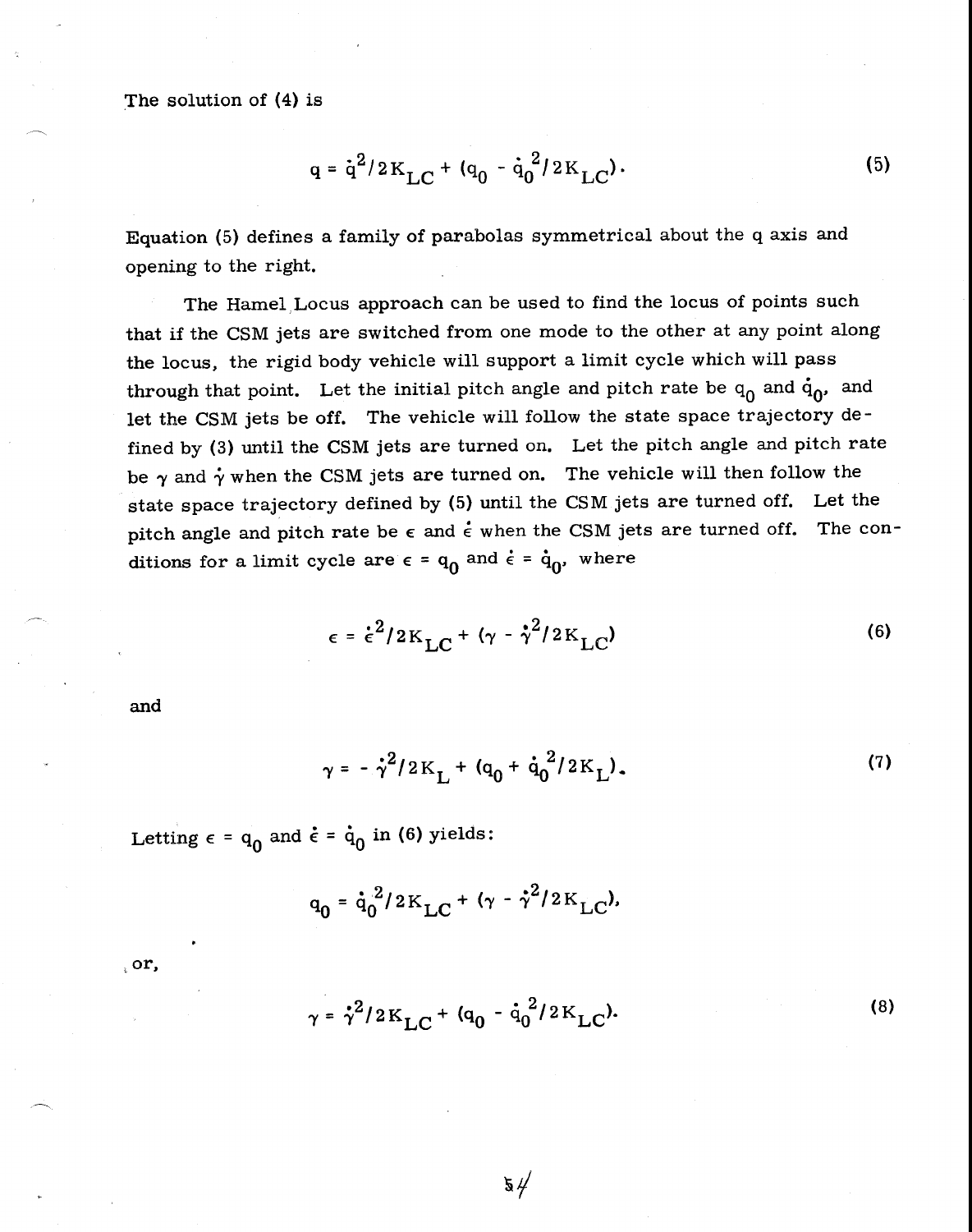Equating the right hand sides of (7) and (8) yields:

$$
\dot{\gamma}^2/2\mathrm{K}_{\mathrm{LC}}{}^+ \mathrm{q}_0 - \dot{\mathrm{q}}_0^2/2\mathrm{K}_{\mathrm{LC}}{}^-\bar{\gamma}^2/2\mathrm{K}_{\mathrm{L}}{}^+ \mathrm{q}_0 + \dot{\mathrm{q}}_0^2/2\mathrm{K}_{\mathrm{L}}.
$$

or,

$$
|\dot{\gamma}| = |\dot{q}_0| \tag{9}
$$

Due to the fact that the trajectories are parabolas symmetrical about the q axis, (9) means that the magnitude of the rates at the switch points must be equal and the switch points must lie on one of an infinite number of lines which are parallel to the q axis. The phase plane logic will now be determined so that the only points where the switch from CSM jets on to off and vice versa can occur, with equal magnitudes of rates and equal angles, lie on the desired limit cycle. Consider the switch curve shown in Fig. 2 by the solid line. The parabolic portion of the switch curve is from  $(3)$ ,

$$
q = -\dot{q}^2/2K_L + q_{LM} \t{,}
$$



# Figure 2 Proposed Translation Attitude Hold Autopilot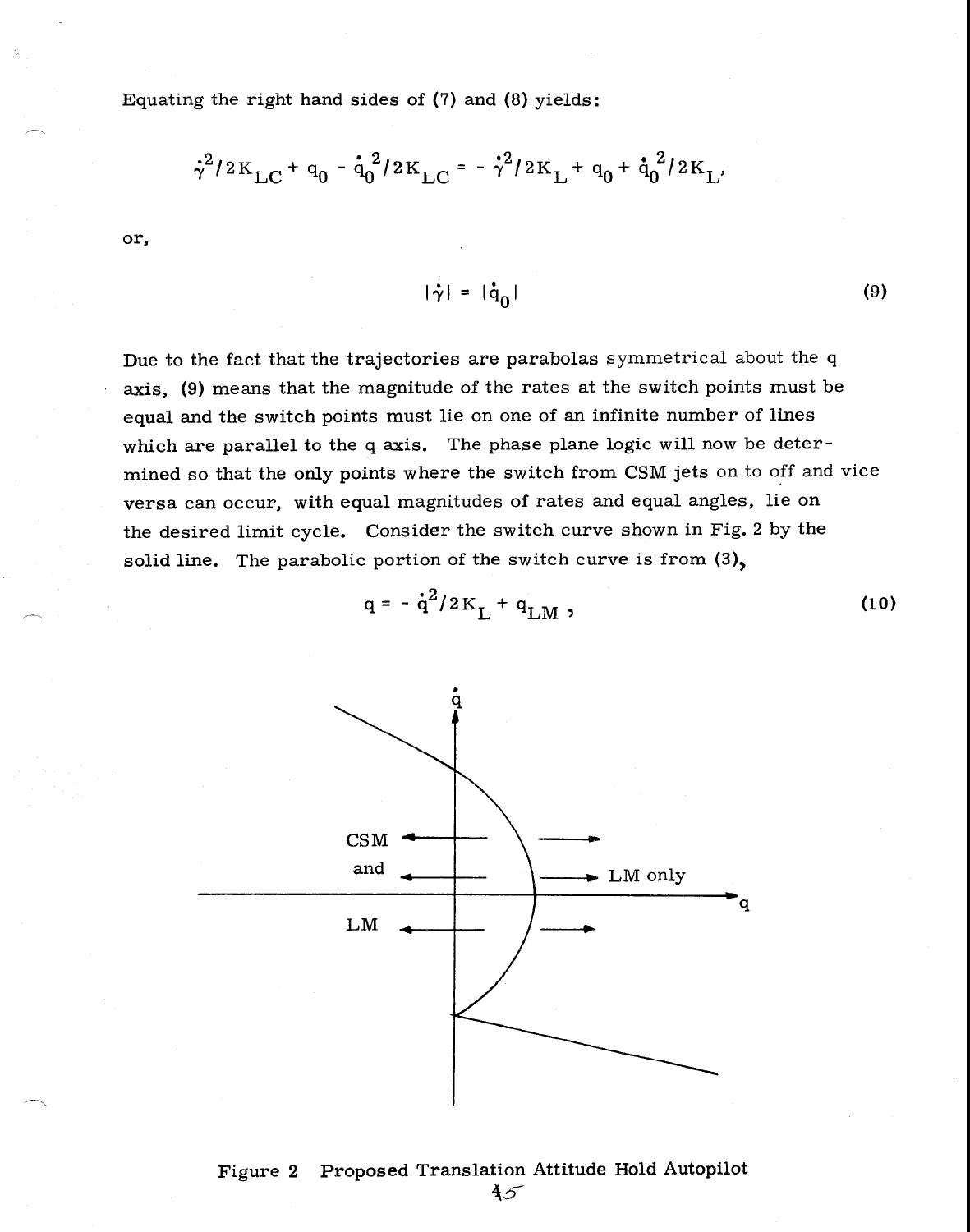where  $q_{I,M}$  is the maximum allowable pitch error during the time that the CSM jets are off. The straight line portion of the curve is a tangent to the desired limit cycle at  $q = 0$ . The equation of the line is found from the equation of the desired limit cycle when both the CSM and the LM jets are fired.

$$
q = \dot{q}^2 / 2K_{LC} - q_{LC} \tag{11}
$$

where  $q_{LC}$  is the maximum allowable pitch attitude error. Differentiating q as given by  $(11)$  with respect to q yields:

$$
d q/d \dot{q} = \dot{q}/K_{\text{LC}}
$$

Therefore, the equation of the straight line section of the switch curve is

$$
q = -\dot{q} \dot{q}_{max}/K_{LC} - \dot{q}_{max}^2/K_{LC}
$$
 (12)

where  $q_{\text{max}}$  is the maximum allowable rate during the limit cycle.

Due to the facts that the trajectories in the phase planes are parabolas, the switch curve has a negative slope and a positive q axis intercept in the second quadrant, and the switch curve has a negative slope and a negative q axis intercept in the fourth quadrant, the system is asymptotically stable in the region of the phase plane which is outside of the desired limit cycle. In order to justify this statement consider Fig. 3.



Figure 3 A Typical Trajectory Starting in Quadrant Two and Switching in Quardrant 4

6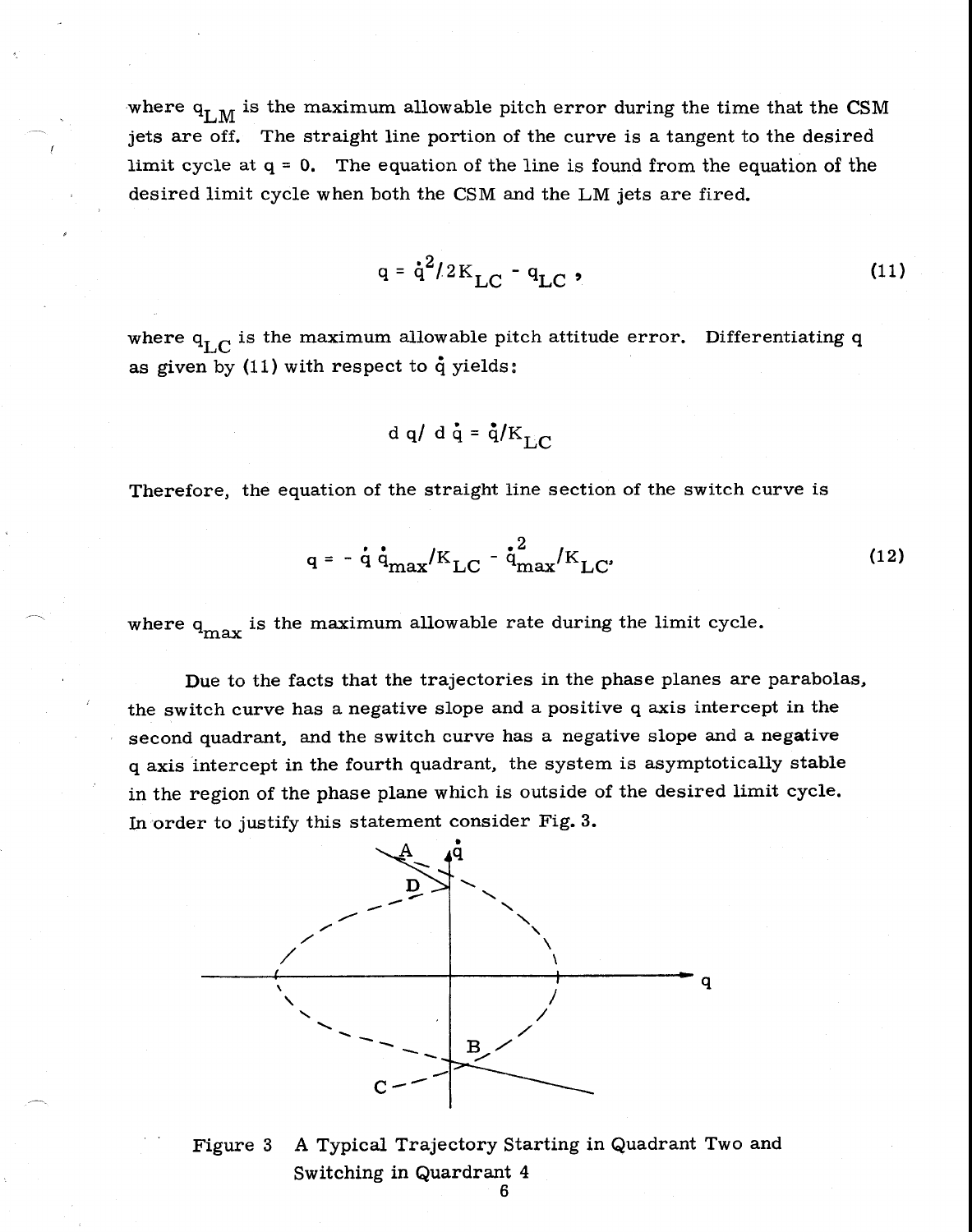The magnitude of the velocity at point B is less than the magnitude at point A, because the trajectory would have to get to point C before the magnitude of the velocity would be equal to its magnitude at point A. Therefore, the trajectory is converging to the desired limit cycle. Similarly, the magnitude of the velocity at point D is less than its magnitude at point B; therefore, when the state of the vehicle is outside the desired limit cycle the system is asymptotically stable. When the state of the vehicle is inside the desired limit cycle the system is unstable; therefore, besides being the only limit cycle, the desired limit cycle is also a stable limit cycle.

The effects of sampling will be to shift the switch curve so that other possible limit cycles exist, as is shown in Fig. 4. However, the limit cycle caused by sampling will have no effect on the performance of the system for its intended mission. Therefore, the firing times of the jets for this mode of operation will not have to be calculated.



Figure 4 An Example of the Effects of Sampling

A second source of error is the uncertainty in the actual values of  $K_{L,C}$ and  $K_L$ . The uncertainty in the value of  $K_{LC}$  will not effect the performance of the system, because it will only change the shape of the desired limit cycle. This is illustrated in Fig. 5. However, the effects of the uncertainty of the value of  $K_L$  will be much more severe. When  $K_L$  is much larger than its nominal value, chattering of the CSM jets will result, as is shown in Fig. 6. However, the desired limit cycle will still be obtained, and the fuel penalty does not appear to be severe because the additional firings of the CSM jets

7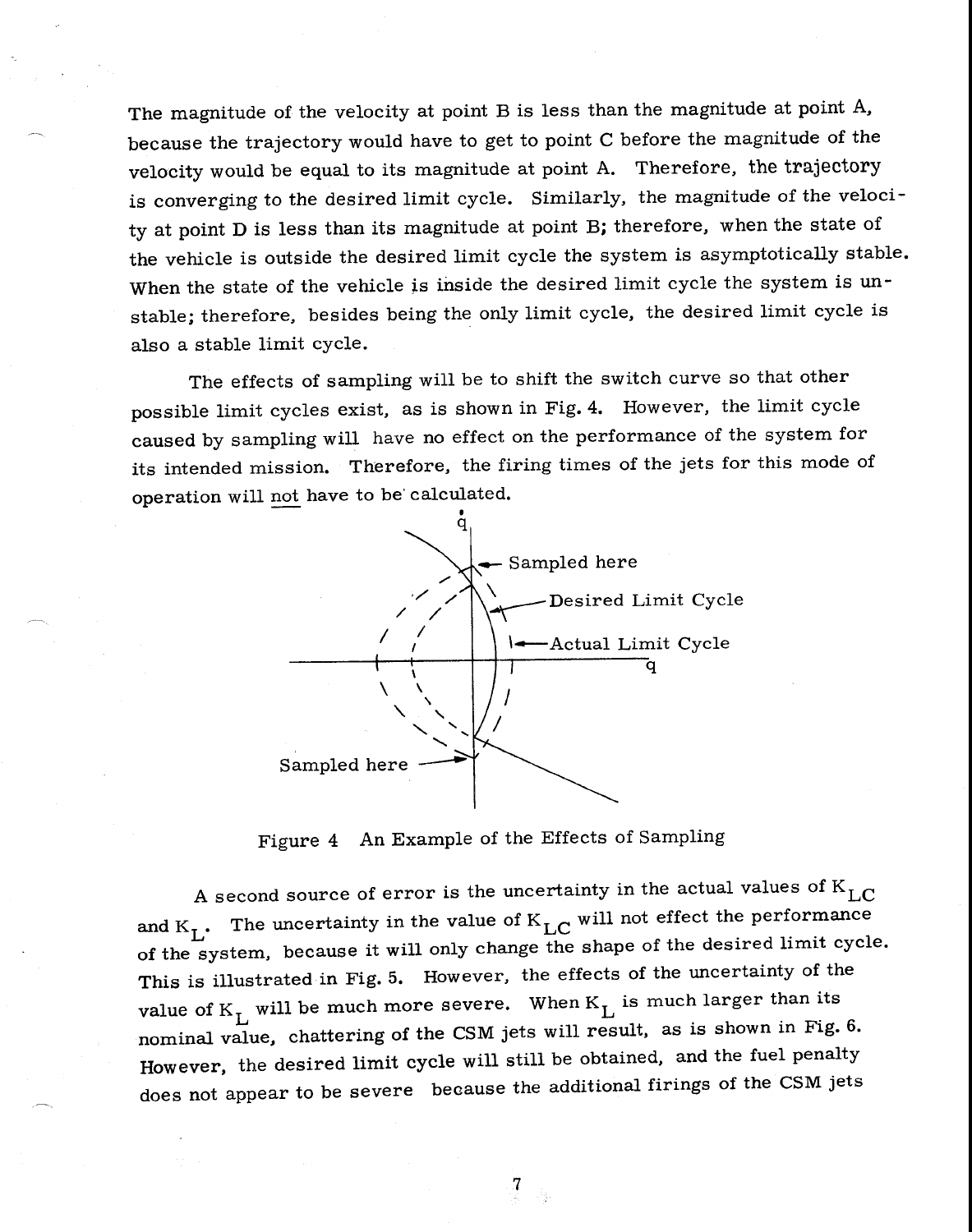will result in a greater translation deceleration force. When  $K_L$  is lower than its nominal value, an infinite number of limit cycles exist between  $\dot{\text{q}}_\text{max}$  and  $q_{\text{max}}$ . These limit cycles are illustrated in Fig. 7. Again the CSM jets will be fired more often than for the nominal case, which will result in a greater translation deceleration force being produced.







Figure 6 An Illustration of the Effects of  $K_L$  being much Larger than Expected



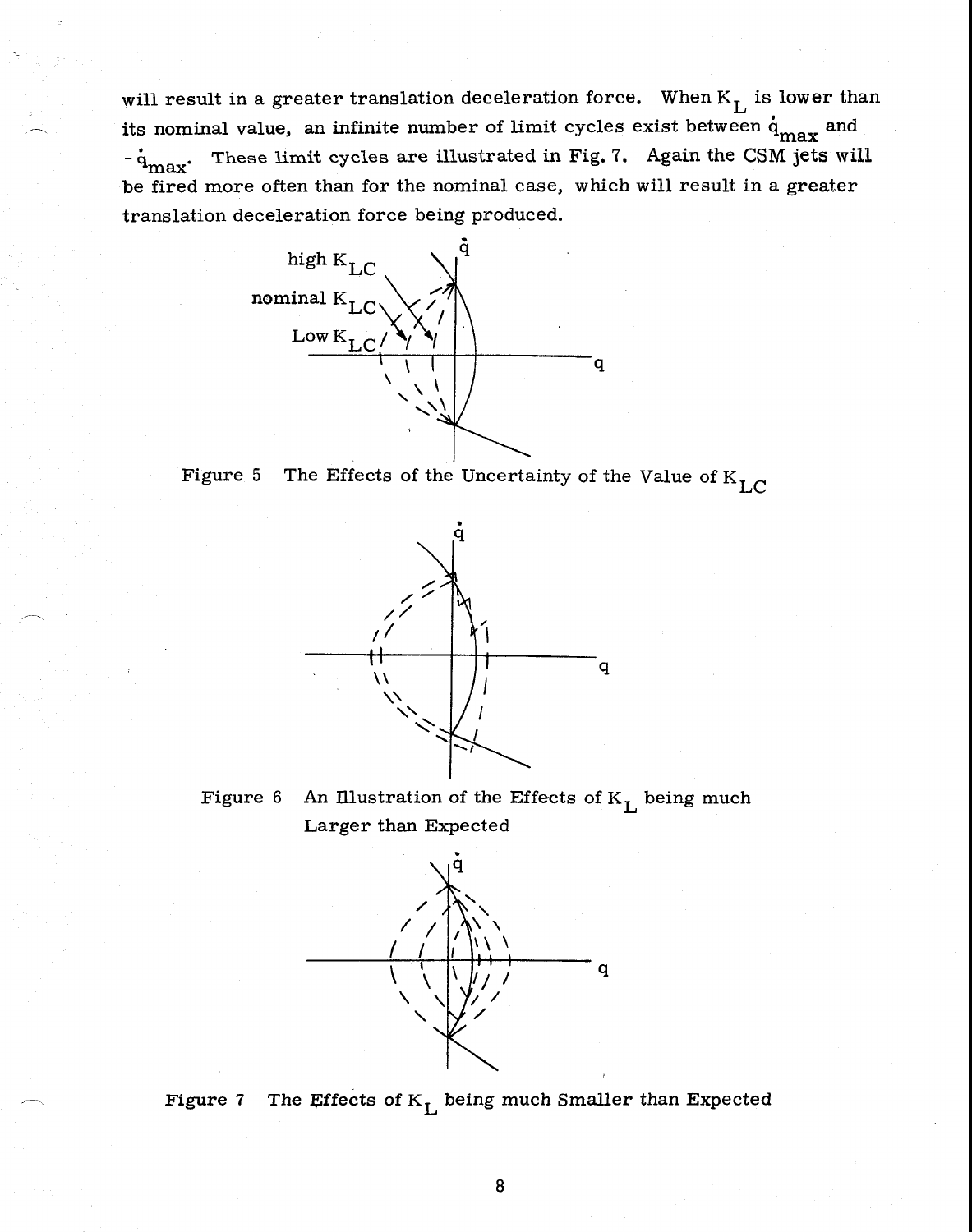The variations in  $K_L$  do not appear to be a problem at first glance; however, a problem of exciting either bending or sloshing resonances might develop due to either the chattering  $(K_L)$  high) or the possible frequencies of the limit cycle  $(K_L)$  low). If this problem does develop, the system can easily be made adaptive. One adaptive procedure will be listed below.

Both  $q_{LM}$  and  $q_{max}$  are functions of  $q_{LC}$ . The relationship between  $q_{max}$ and  $q_{I.C}$  can be derived from (11) due to the fact that when  $q = 0$ ,  $q = q_{max}$ . Therefore,

$$
q_{\text{max}} = \sqrt{2 K_{LC} q_{LC}} \tag{13}
$$

When the vehicle is in the desired limit cycle and following the trajectory given by (11),  $q = 0$  when  $q = \dot{q}_{max}$ ; therefore,

$$
q_{LM} = \dot{q}_{max}^2 / 2 K_L.
$$
 (14)

Substituting (13) into (14) yields:

$$
q_{LM} = (K_{LC}/K_L) q_{LC}
$$
 (15)

Therefore, the adaptive procedure is:

- (1) Read in the maximum allowable pitch attitude error  $(q_{L,C})$
- (2) If the CSM jets are turned off and then on without  $\dot{q}$  changing signs:
	- (a) Increase  $K_{\text{L}}$  by a prespecified fixed percentage, and recalculate  $q_{LM}$  using (15).

$$
q_{LM} = (K_{LC}/K_L) q_{LC}
$$
 (15)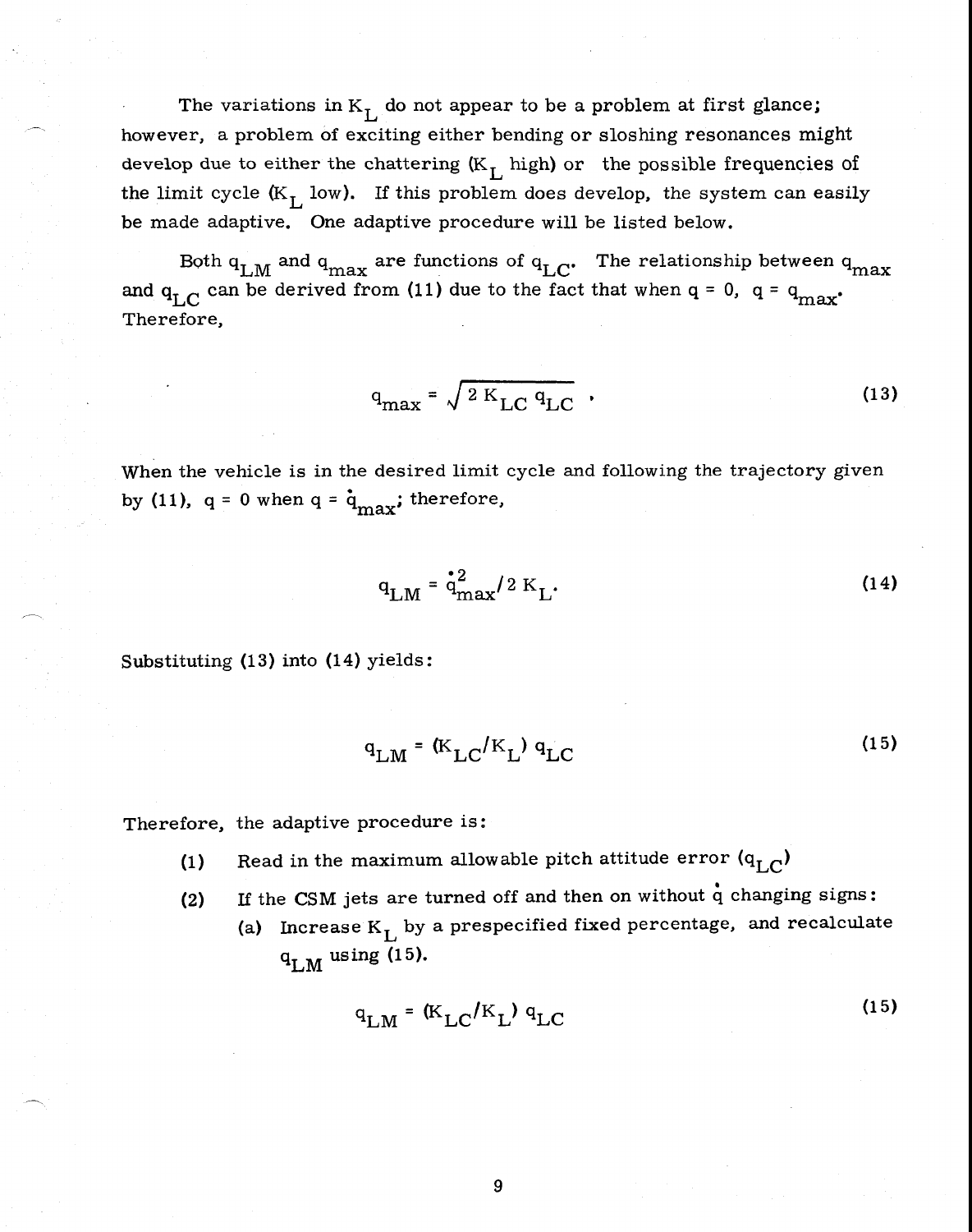(b) Update the parabolic portion of the switch curve using (10).

$$
q = -\dot{q}^2/2 K_L + q_{LM}
$$
 (10)

- (3) If the CSM jets are switched off and then on, as  $\dot{q}$  goes from  $+\dot{q}_0$  $\dot{q}_0$  -  $\dot{q}_0$ , in less than a prespecified number of samples, n:
	- (a) Recalculate  $K_L$  using:

$$
K_{\rm L} = 2 \dot{q}_0 / nT, \qquad (16)
$$

where T is the sample period.

(b) Recalculate  $q_{LM}$  using (15).

$$
q_{LM} = (K_{LC}/K_L) q_{LC}
$$
 (15)

(c) Update the parabolic portion of the switch curve using (10).

$$
q = -\dot{q}^2/2 K_L
$$
 (10)

The adaptive system will not be used unless further studies indicate that problems due to the excitation of vehicle resonances exist.

When the positive z axis jets are fired, the phase plane trajectories are simply rotated 180 $^{\circ}$ ; therefore, the autopilot given in Fig. 2 can also be used for  $+ z$  axis firings. All that is necessary is that  $- q$  and  $- \dot{q}$  be fed into the autopilot, and the control be multiplied by - 1.

Flowcharts of the proposed pitch and roll translation attitude hold autopilots are given in Figs. 8 and 9. Note that the only difference between the two autopilots is that the CSM jets generate a positive pitch moment during a  $- z$ axis firing and a negative roll moment during a - y axis firing.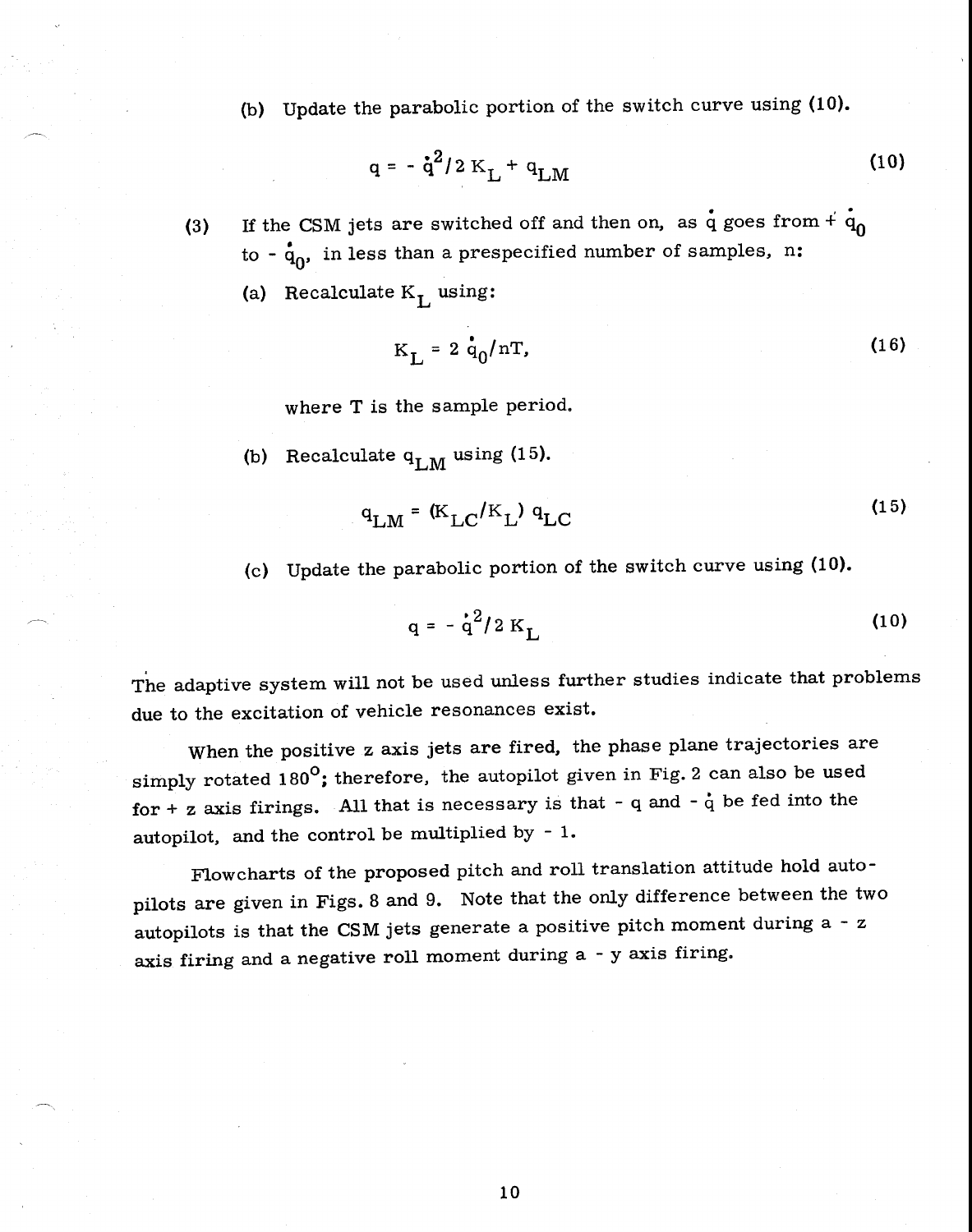

Figure 8 A Flow Chart of the Proposed Pitch Translation Attitude Hold Autopilo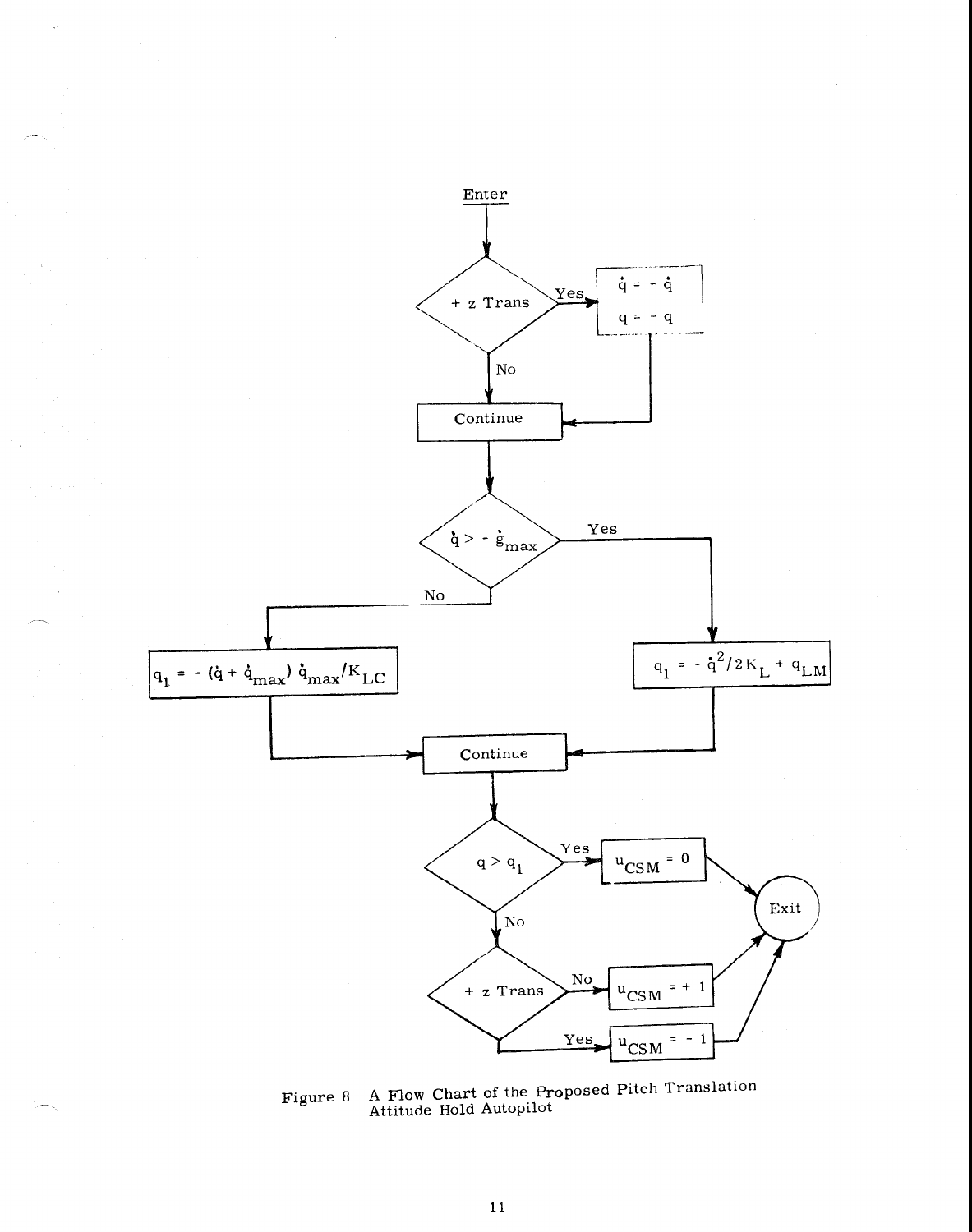

*Figure* 9 A Flow Chart of the Proposed Pitch Translation Attitude Hold Autopilot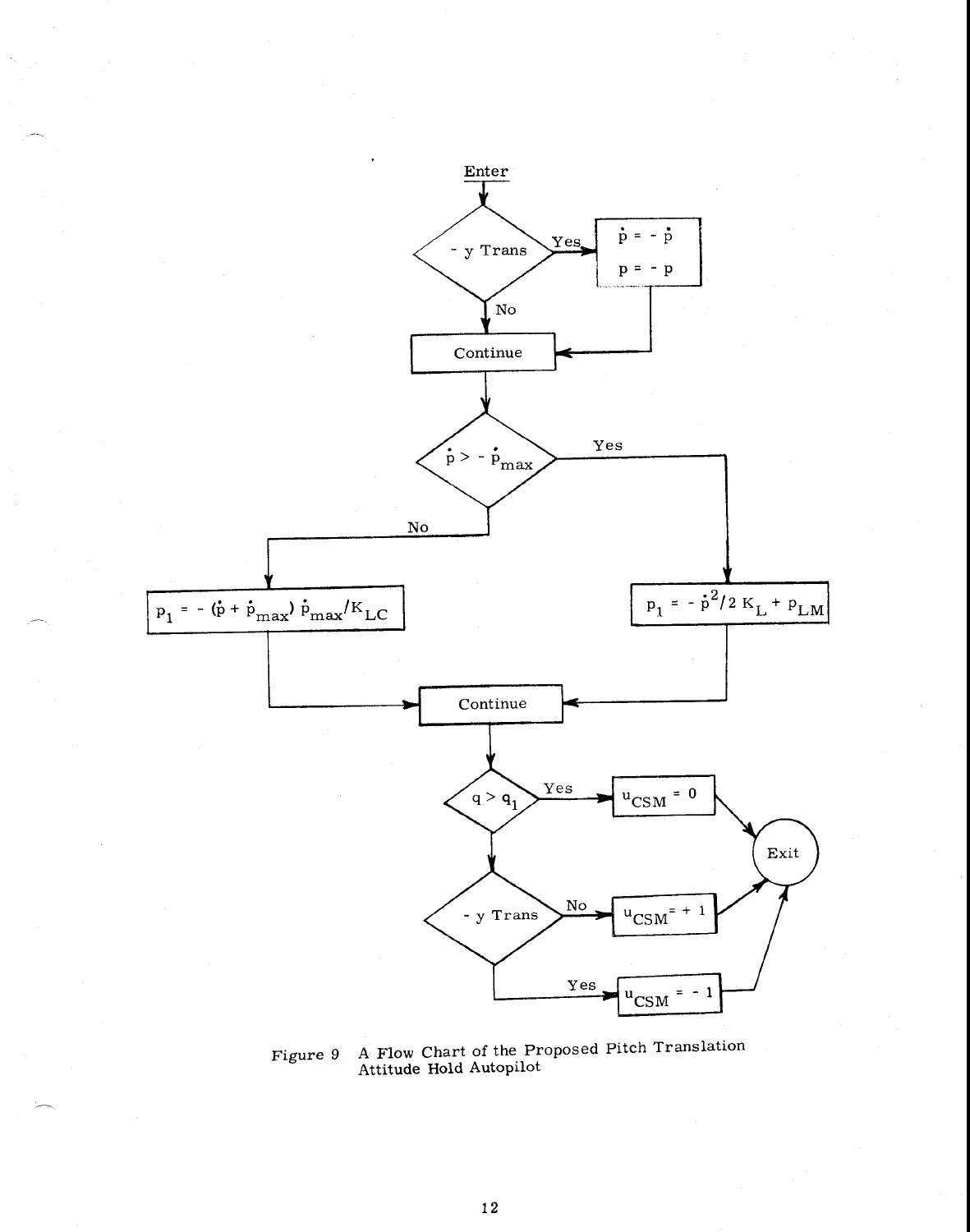### Pure Attitude Hold Autopilots

For the attitude hold and maneuver modes, the pitch and yaw autopilots must be modified, so that jets  $# 3, 4, 7$ , and 8 on the CSM, and 1, 5, 9, and 13 on the LM are inhibited from firing. As was the case for the Apollo CSM and LM digital autopilots, the autopilot will be a compromise autopilot, which inimizes propellant consumption while requiring a reasonable time for a aneuver. The autopilot will drive the vehicle into a minimum impulse mode for the attitude hold.

Before presenting the proposed autopilot, a brief review of pure minimum ime and pure minimum fuel autopilots is required. Again the vehicle will be onsidered to be a rigid body, and the rates will be assumed to be small enough so that the axes are decoupled. This means that the vehicle pitch and roll equaions will be of the form

$$
\dot{x} = (TL/I) u = K u.
$$
 (16)

The well known minimum time solution for this type of system is given in Fig. 10 along with a typical trajectory.



Figure 10 The Minimum Time Autopilot

The time optimal control for going from A to the origin is  $+1$  from A to B, and then - 1 from B to the origin. The switch curve in Fig. 10 is given by

$$
\mathbf{x} = -\dot{\mathbf{x}} \, |\dot{\mathbf{x}}| / 2 \, \mathrm{K}.\tag{17}
$$

A synthesis of this autopilot, suitable for a digital computer is given below.

Key = 
$$
\mathbf{x} + \dot{\mathbf{x}} |\dot{\mathbf{x}}| / 2 \text{ K}
$$
  
u = 
$$
\begin{cases} -\text{sign (Key) if Key} \neq 0 \\ -\text{sign (\dot{\mathbf{x}})} & \text{if Key} = 0 \end{cases}
$$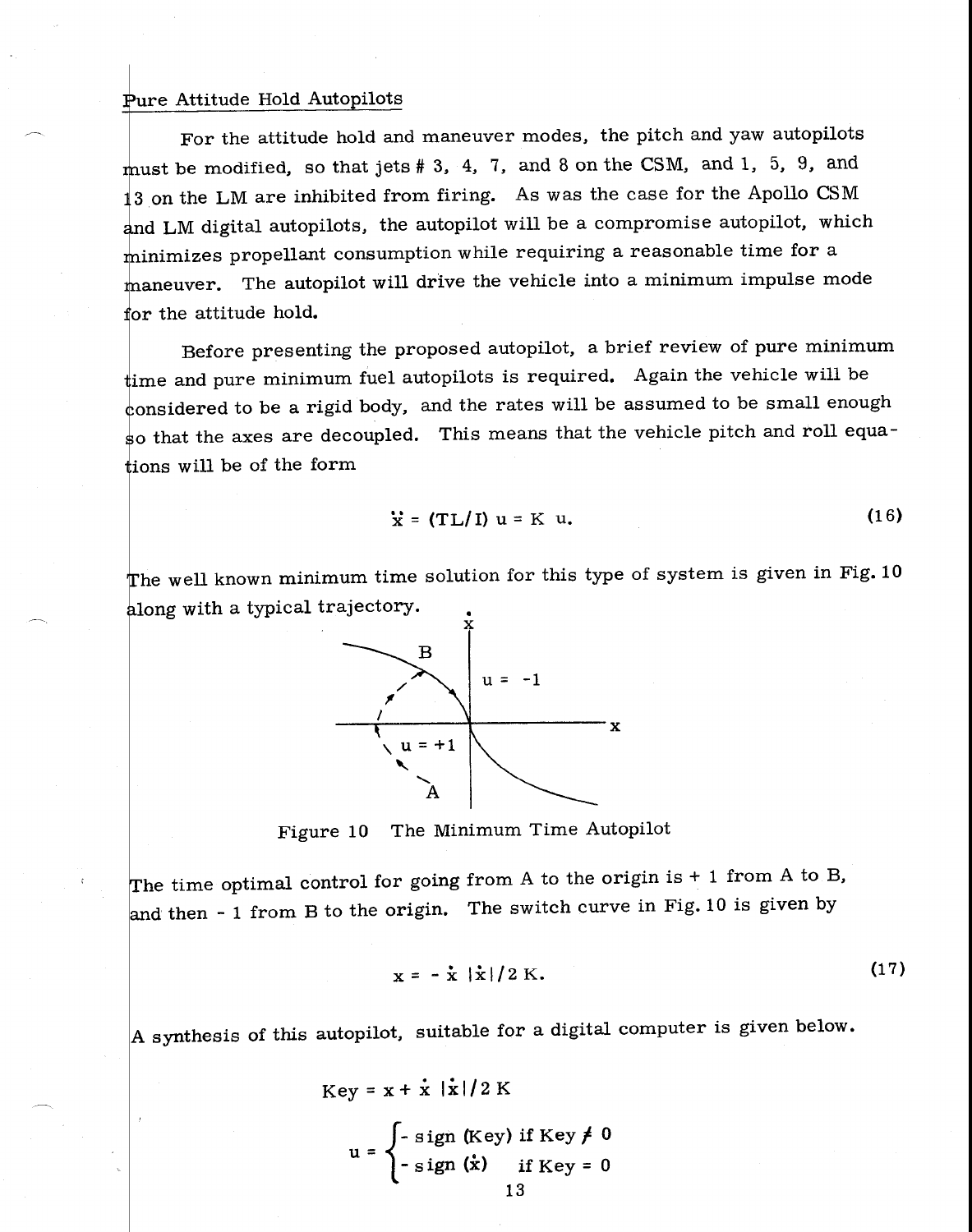For all practical purposes Key will not be zero and the autopilot can be simplified to

 $u = - \text{sign}(x + x / x)/2 K$ .

The minimum fuel solution, similarly well known, is given in Fig. 11 along with a typical trajectory. The solid line is the switch curve and the dotted lines are typical trajectories. The optimal control is to obtain the correct sign on the velocity, coast to the parabola which passes through the origin, and follow that parabola to the origin. In order to minimize the propellant consumption, the time that the jets are on is minimized; therefore, the velocity  $\epsilon$ , shown in Fig.11, approaches zero, and the time required for the maneuver approaches infinity for states which have the wrong sign on their initial velocity. A synthesis of this autopilot, suitable for a digital computer, is given below.

Key = 
$$
x + \dot{x} |\dot{x}|/2 K
$$
  
\n $u = \begin{cases}\n-\text{sign}(\dot{x}) & \text{if (Key } \dot{x}) > 0 \text{ or Key } = 0 \\
-\text{sign (Key) if } \dot{x} = 0 \\
0 & \text{if (Key } \dot{x}) < 0\n\end{cases}$ 



Figure 11 The Minimum Fuel Autopilot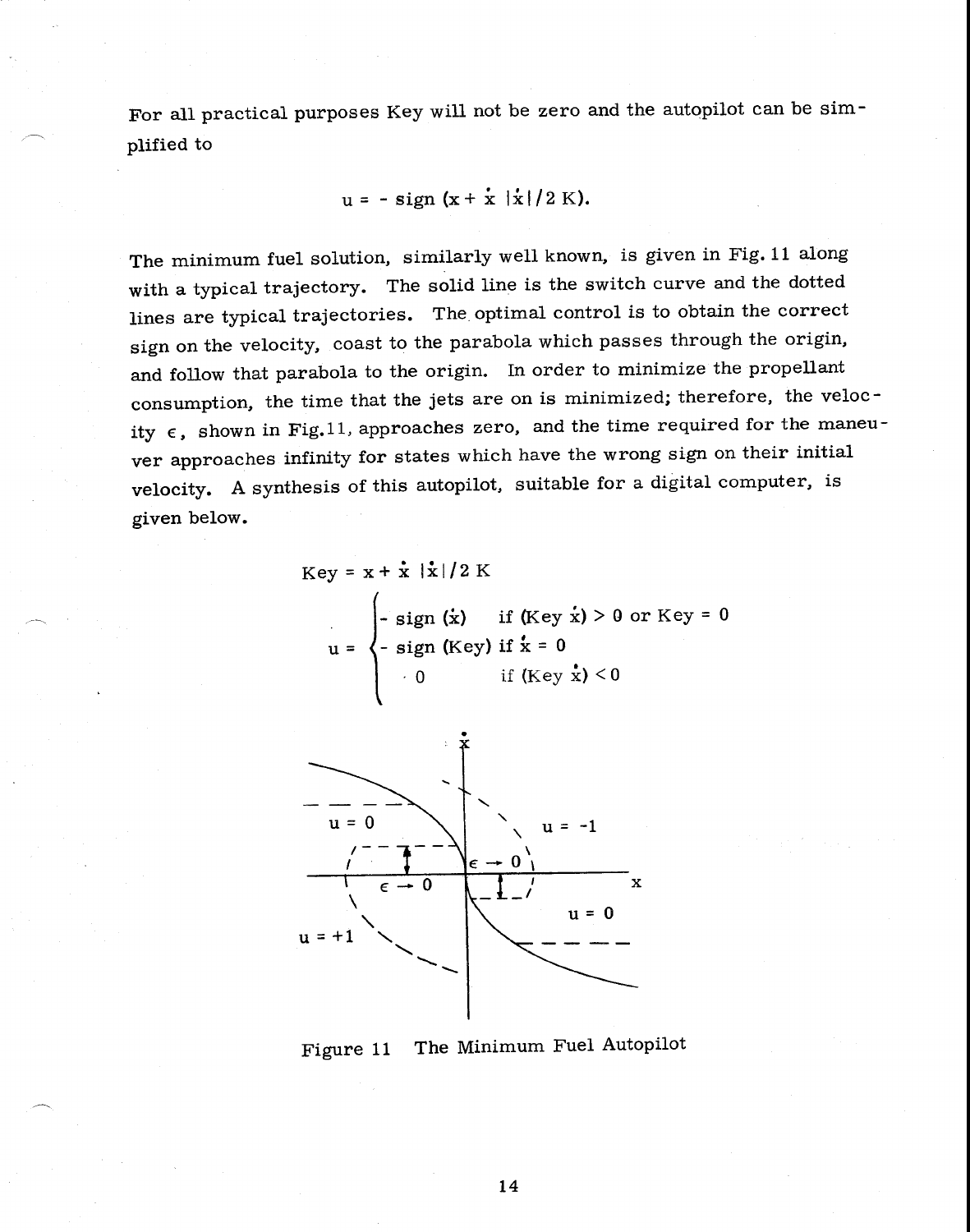In practice this autopilot cannot be used, because of the infinite response time required for some initial conditions. One solution is to fix the response time and then optimize the response of the system with respect to fuel. However, this solution is not very reasonable because it would require more fuel than the minimum fuel control for most sets of initial conditions that have the desired sign on the initial velocity. A more suitable and practicable autopilot is one which would vary the response time while minimizing the fuel. Just such an autopilot was proposed by Athans [1]. The response time for this autopilot will always be less than are equal to C times the minimum time, as given by the autopilot of Fig. 10, where C is a prespecified constant greater than 1, and the propellant consumption will be minimized for the given response time. The minimum fuel, minimum time compromise autopilot is shown in Fig. 12.



Figure 12 The Minimum Fuel, Minimum Time Compromise Autopilot

In Fig. 12, the B curve is the minimum time switching curve and is given by (17). The  $\gamma$  curve consists of two parabolas which define the coast region. Athans [1] showed the equation for the  $\gamma$  curve is:

$$
\mathbf{x} = -\mathbf{g} \times |\mathbf{x}| \tag{18}
$$

where

$$
g = (C/K)/(2 C - 1 - 2 \sqrt{C (C - 1)}) - 1/2 K.
$$
 (19)

Notice that as C approaches 1, (18) becomes equal to (17) and the autopilot becomes the minimum time autopilot. Similarly, as C approaches infinity, the  $\gamma$  curve approaches the x axis and the autopilot becomes the minimum fuel autopilot. A synthesis of the autopilot of Fig. 12, suitable for a digital computer is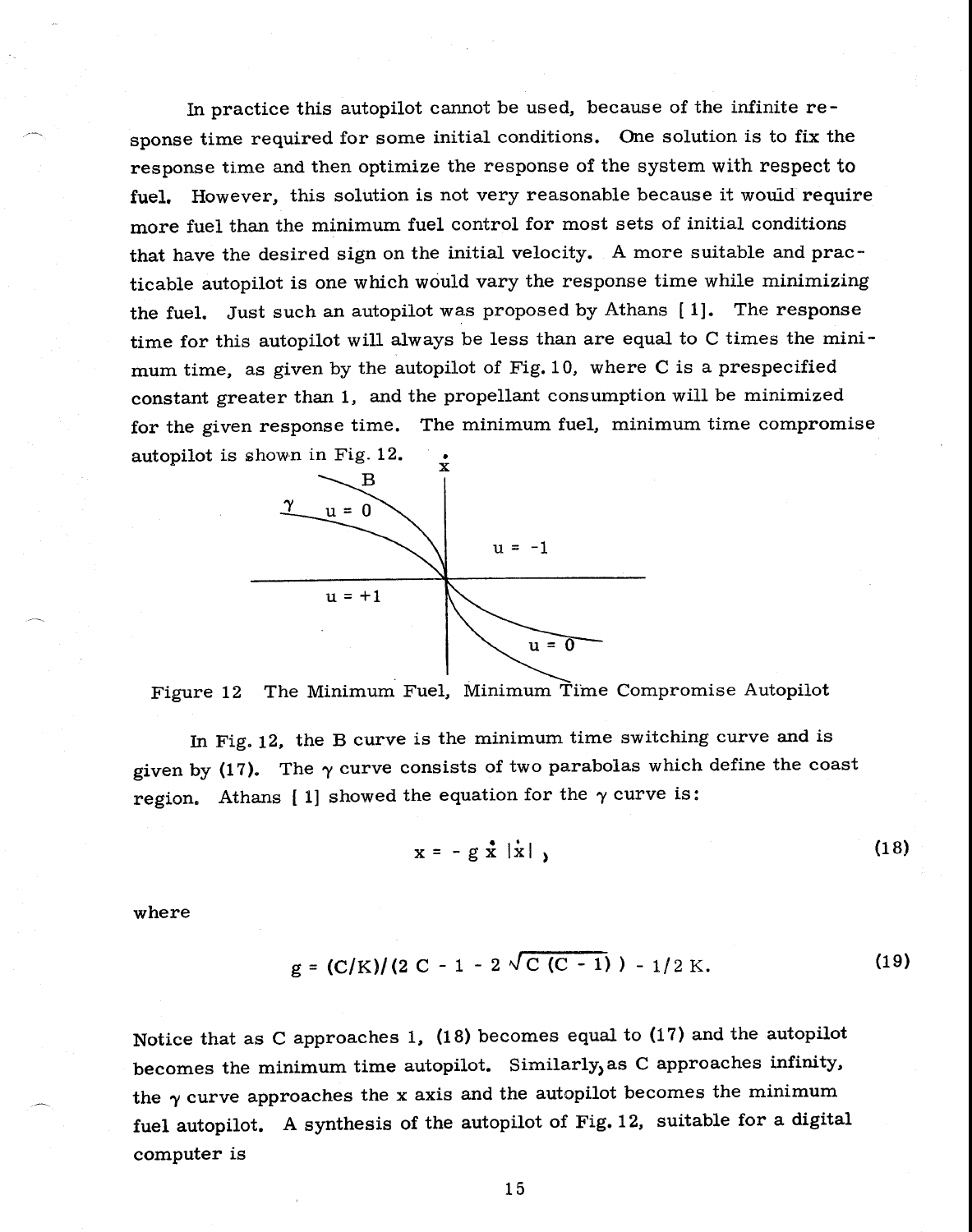Key 
$$
1 = x + g \hat{x} |\hat{x}|
$$
  
\nKey  $2 = x + \hat{x} |\hat{x}| / 2 K$   
\n $u =\begin{cases}\n-\text{sign (Key 1) if (Key 1 Key 2) > 0} \\
0 & \text{if Key 1 = 0} \\
0 & \text{if (Key 1 Key 2) < 0} \\
-\text{sign (x)} & \text{if Key 2 = 0}\n\end{cases}$ 

For all practical purposes neither Key 1 or Key 2 will be zero, and the autopilot can be simplified to:

Key 1 = x + g 
$$
\dot{x}
$$
 |  $\dot{x}$ |  
Key 2 = x +  $\dot{x}$  |  $\dot{x}$  | / 2 K  
u = 
$$
\begin{cases} -\text{sign (Key 1) if (Key 1 Key 2) > 0} \\ 0 & \text{if (Key 1 Key 2) < 0} \end{cases}
$$

In practice the object is not to bring the state of the vehicle to the origin but into a region about the origin which shall be referred to as the minimum impulse region. The minimum impulse region consists of the region where the state is close enough to the origin so that no jets are fired. The actual autopilot to be implemented is shown in Fig. 13.



Figure 13 The Proposed Pure Attitude Hold Autopilot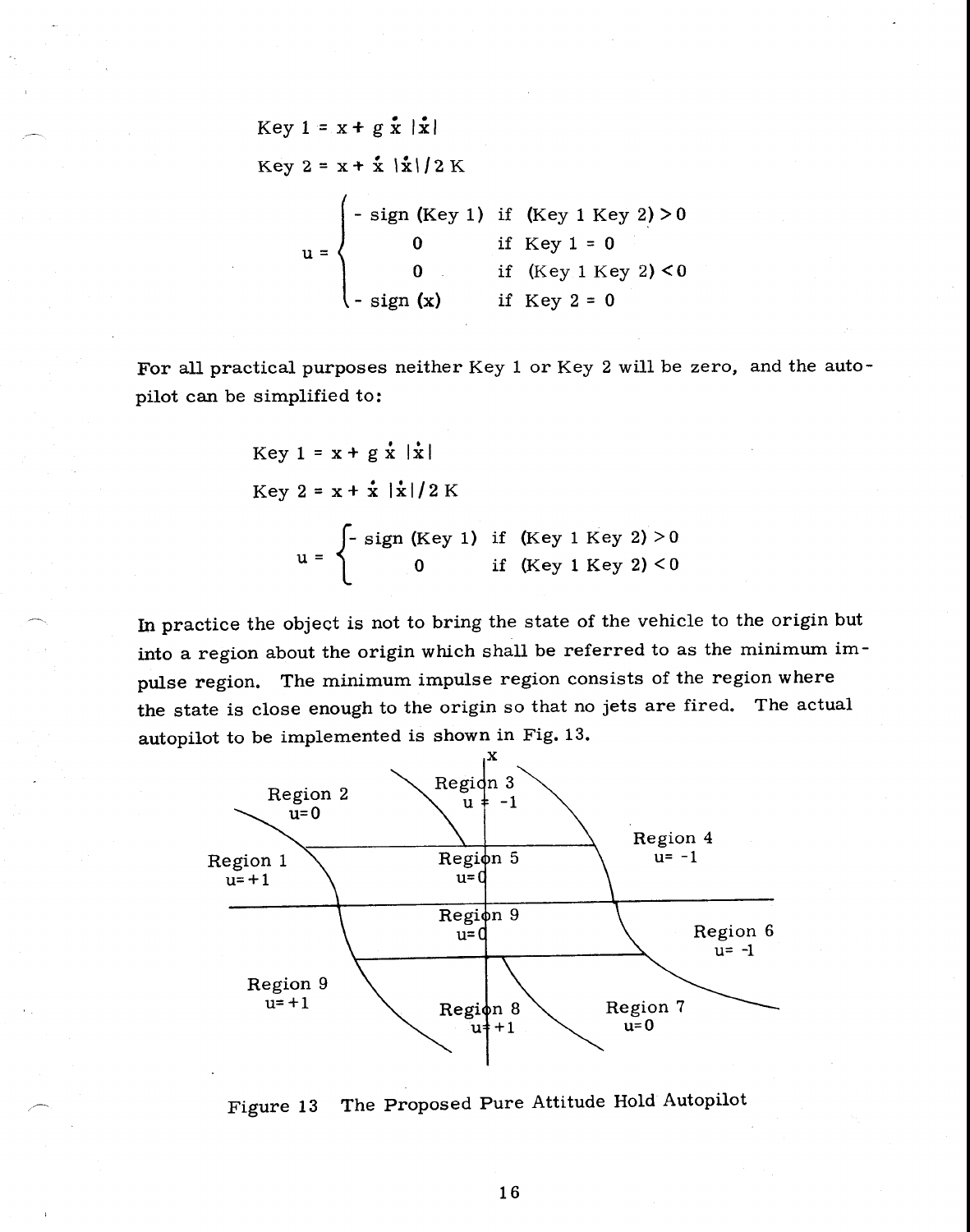In Fig. 13 the  $\gamma$  curve has been shifted to the edges of the attitude dead zone, and the time optimal switch curve has been given a width by adding a second parabols which is simply the time optimal switch curve shifted to the edge of the dead zone. Once the state of the vehicle is inside the minimum impulse region (regions 5 and 9), the control strategy is to allow the vehicle to coast until it reaches the edge of the dead zone, and then to fire a minimum impulse to reverse the sign of the velocity. Then the vehicle is again allowed to coast, and the procedure repeated.

In order to prevent unnecessary chattering of the jets, when the state of the veh'cle is following the minimum time parabola to the minimum impulse region, the gain, K, used for the minimum time curve will be set equal to its maximum expected value.

Due to the small difference between the velocities, which define the minimum impulse region, the firing times for the jets must be calculated when the state of the vehicle is approaching the minimum impulse region. Otherwise, there is a good possibility that the state would pass through the minimum impulse region before a measurement and a subsequent estimate of the state is made. The firing times will be calculated by using (20), which can be easily derived from (16).

$$
t_f = (\mathbf{\dot{x}} + \mathbf{\dot{x}}_{\text{max}}/2) / K, \qquad (20)
$$

where  $\dot{x}_{\text{max}}$  is the maximum allowable magnitude of the minimum impulse made velocities. Note that in (20) the target is  $(\pm \dot{x}_{\text{max}}/2)$ , depending on whether or not  $\dot{x}$  is  $\dot{+}$ , instead of  $\dot{x} = 0$ .

Since the autopilot is completely symmetrical (see Fig. 11), only the upper half of the phase plane in Fig. 11 has to be programmed. When the state is in the lower half plane  $(\dot{x} < 0)$ , -x and -x will be fed into the autopilot, and the resulting commands (u(t), u(t<sub>f</sub>)) will be multiplied by -1. A flow chart of the proposed autopilot is given in Fig. 14.

During a rotation maneuver this autopilot will be used with error and error rate as the input.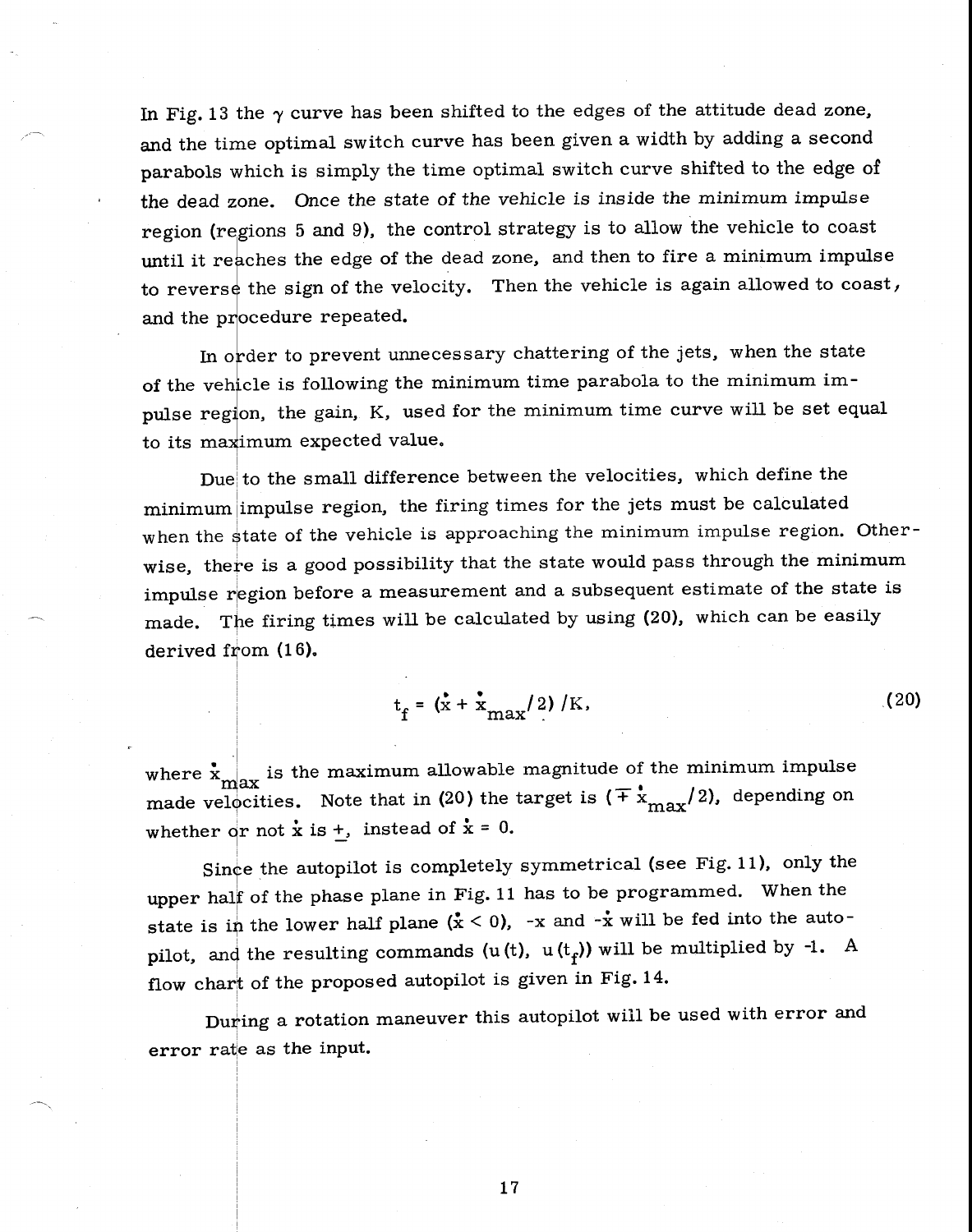

A Flow Chart of the Proposed Pure Attitude Hold Autopilot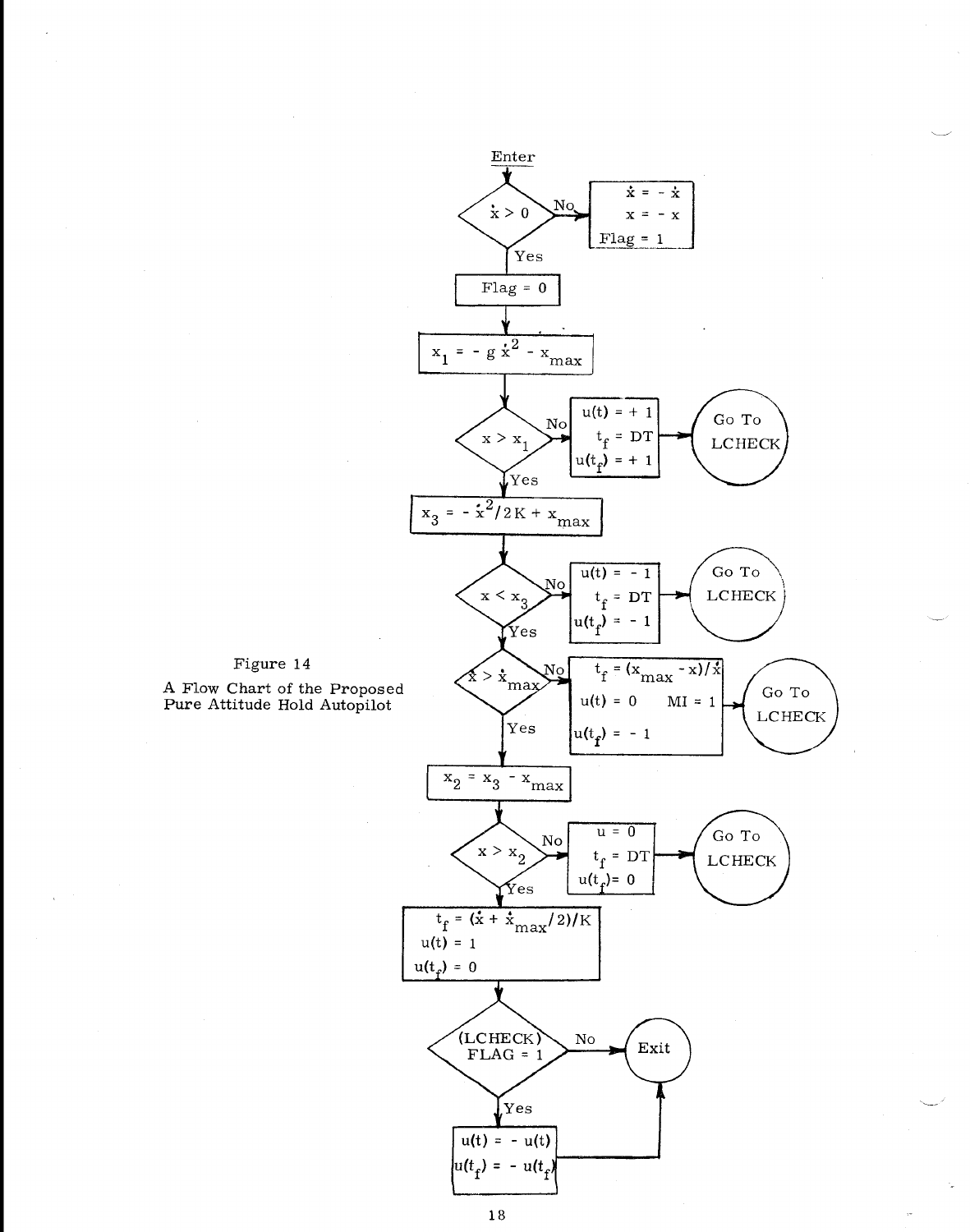### Conclusions

The preliminary design of the autopilots for AAP task 2 has been completed; however, there are several problem areas remaining. To date all of the simulations with these autopilots have been with a rigid body vehicle with neither cross-axis coupling nor disturbances. Now the effects of intercoupling between axes, propellant sloshing, and body bending must be determined. In order to do this a propellant slosh model must be developed. The effects of disturbances such as gravity gradient, rotating machinery, unknown CG locations, and etc. must also be determined.